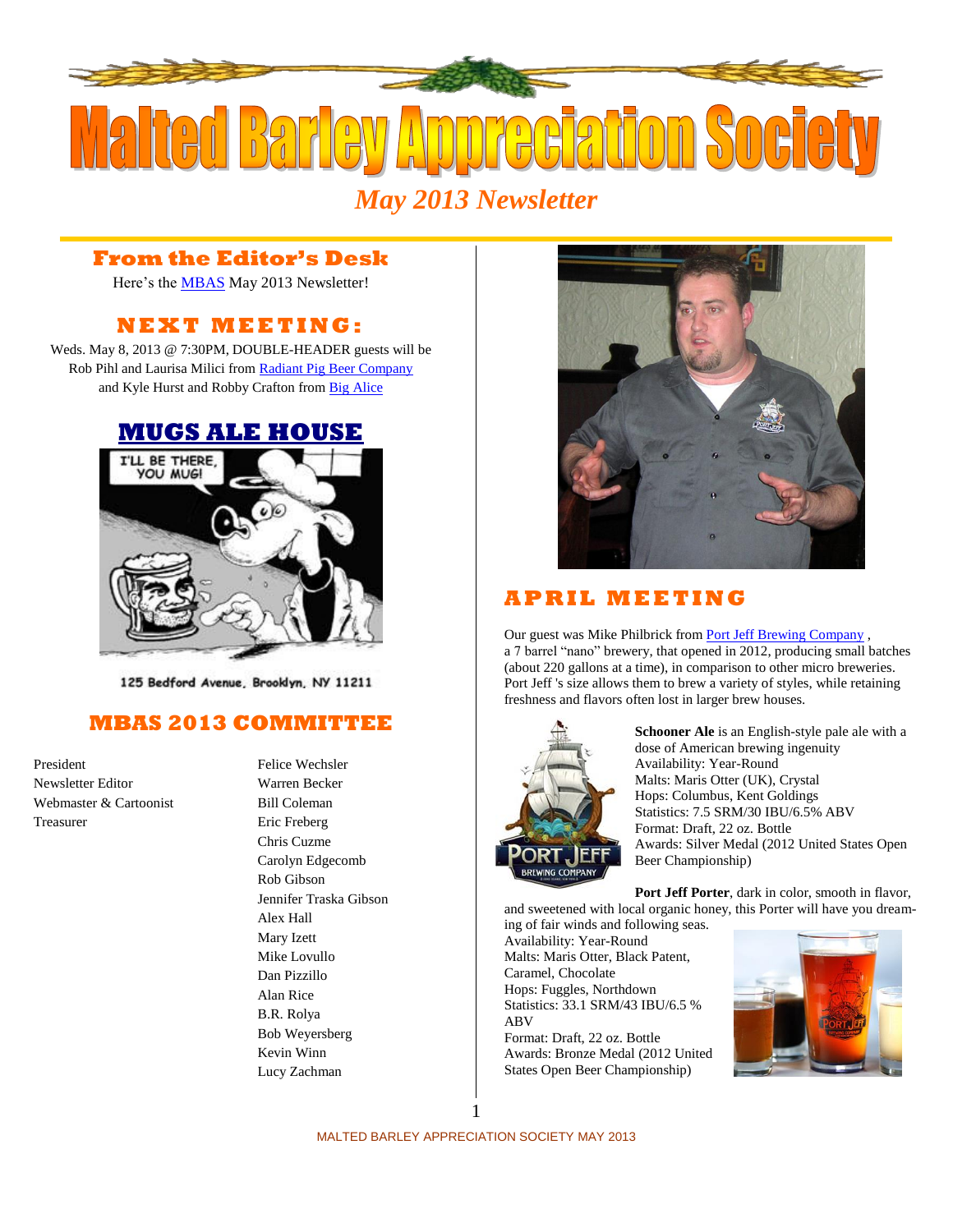**Low Tide Black IPA** , a matrimony of black patent and Citra, Low Tide Black IPA is our presentation of hop vibrance at midnight. Expect flavors of chocolate, grapefruit, and roast. A pinch of sea salt is also added to provide a subtle presence of ocean.

Availability: Year-Round Malts: Pilsen, Maris Otter, Black Patent Hops: Citra Statistics: 24.2 SRM/62 IBU/7.2% ABV Format: Draft



**Boo Brew** is a seasonal pumpkin ale., brewed with organic pumpkin, molasses, nutmeg, cinnamon, and our secret specialty spices. Availability: Fall Seasonal

Malts: Maris Otter (UK), Victory, Vienna, and Oats Hops: Fuggle Statistics: 8.4 SRM/14 IBU/5.4% ABV Format: Draft, 22 oz. Bottle

**White's Beach Wit**, named after the favorite summertime beach on the way into Conscience Bay accessible only by boat, light crisp taste and hints of orange and coriander this beer screams summertime. Availability: Summer Seasonal Malts: PaleMalt, Wheat Hops: East Kent Goldings Statistics: 5.6 SRM 20 IBU 5.4% ABV Format: Draft

**Dead Ryes Ryes-N-Bock**, made with rye malt produces a prolonged malt flavors and banana overtones. Add a heavy hand of Perle and you get an IPA/Weizenbock mix that's sure to please. Availability: Spring Seasonal Malts: Pale, Flaked Rye Hops:Whole Leaf Perle Statistics: 5.5 SRM/34 IBU/7.1% ABV Format: Draft Only 2013

**Runaway Smoked Ferry Imperial IPA** is an insanely hopped brew with mash hops, ultra generous additions in the boil, and finishes with a healthy dry hop. plus a pile of smoked malt. Availability: Special Release Malts: Marris Otter, Smoked Malt

Hops: Warrior, Cascade, Stryrian, Simcoe, Sterling Statistics: 7.3 SRM/109 IBU (!!!)/9.3% ABV Format: Draft



**H³ (Tripel H)** is inspired by Westmalle Tripel, and Victory Brewing Company Golden Monkey, is a gold-hued, Belgian-style tripel created with an authentic Trappist yeast strain. Expect sweet, fruit-filled aromas and a dry finish.

Availability: Year-Round Malts: Pilsen, Aromatic, Victory Hops: Tettnang, Fuggle Statistics: 6.8 SRM/28 IBU/10.1% ABV Format: Draft

**Starboard Oatmeal Stout (SOS)** is a velvet-smooth pour of sweet chocolate, roast, and brewed with flaked oats, brown sugar, and raisins. Availability: Winter Seasonal Malts: Marris Otter, Black Patend, Chocolate, Flaked Oats Hops: Tettnang Statistics: 47 SRM 21 IBU 5.4% ABV Format: Draft, 22oz. Bottles